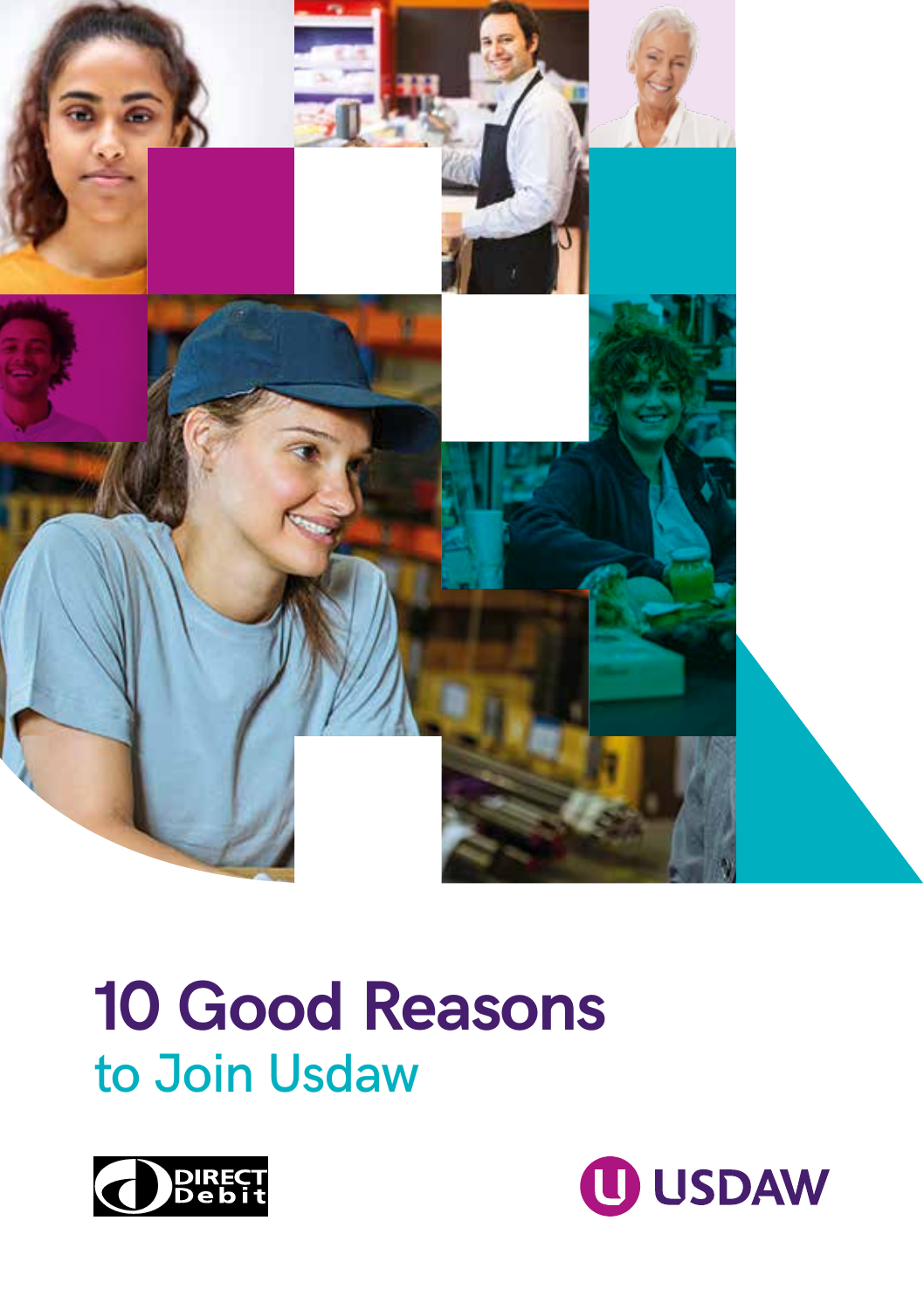### Why People Like Us Join Usdaw



### Usdaw really cares about you and your family and provides a range of cash benefits for times of need.

If you are ill, have an accident or if the worst were to happen and you die – Usdaw's cash benefits will help ease financial worries for you and your family.

Usdaw is 'Here to Help You' whatever your job and no matter whether you are employed on a full-time, part-time or casual basis.

The Union has represented millions of people over the years throughout Britain. We have a proud history in getting the best deal for our members and providing top quality services and benefits. These services and benefits represent outstanding value for money and are now being offered to you.

To join the Union simply complete the attached membership form, detach from the leaflet and return. When you join your membership details will be strictly confidential. You will receive a membership card with our Helpline number and a New Member's Pack giving details of all the benefits and professional services available to you.

**For immediate membership and full protection at work – join Usdaw**

Paddy Pieu

**Paddy Lillis** General Secretary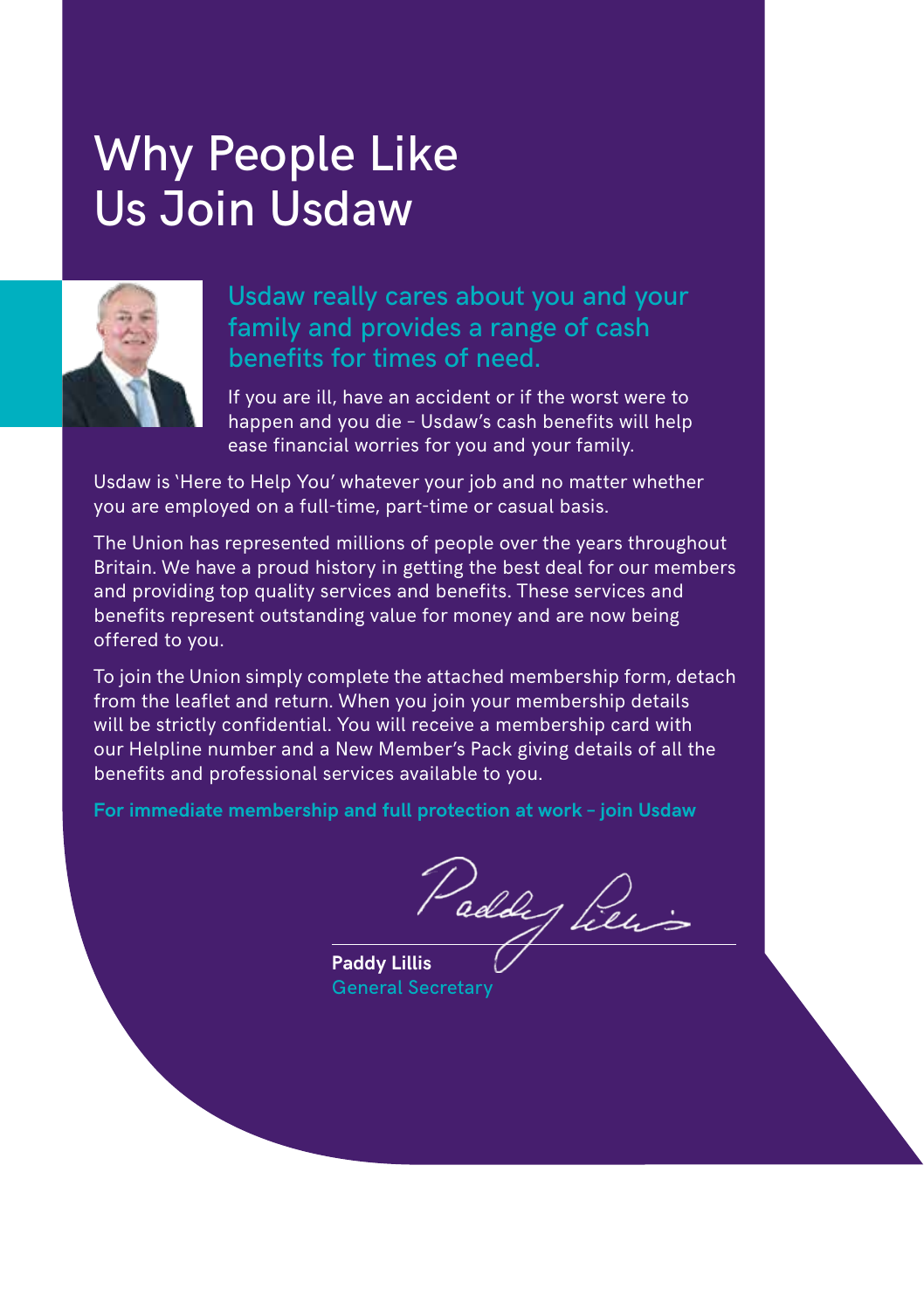

### Member **Benefits**

- **•** Help and **support** with problems at work
- **Protection** from unfair treatment
- **Representation** for grievances and disciplinaries
- Health and safety **advice**
- Pensions **advice**
- **Improved** job security
- **e** Representation over contract changes
- **Protection** from bullying and harassment
- **Protection** from unlawful discrimination
- **Training**, education and Lifelong Learning
- **Cash benefits** in times of need
- Feeling you're **not on your own**
- **Free** advice and representation on pay and conditions of employment
- Legal Plus **free** legal assistance for accidents **100% of compensation** is yours with no deduction
- **Free** will writing service for you and your partner
- **Free** initial legal advice scheme about any non-work related problem

For further information call **0800 030 80 30** or visit: **www.usdaw.org.uk**

#### **Cash Benefits and Contribution Rate**

Usdaw's membership rate is one of the lowest in the trade union movement, providing a first class range of benefits and professional services for just a few pence a day.

| <b>Weekly Contribution Rate</b>                            |       |
|------------------------------------------------------------|-------|
| Scale                                                      | A     |
|                                                            | £2.60 |
| <b>Sickness Grant</b>                                      |       |
| Scale                                                      | А     |
| Payment after continuous period of<br>6 weeks              | £40   |
| *Further payment after 20 weeks                            | £140  |
| *Further payment after 40 weeks                            | £105  |
| *Further payment after 52 weeks                            | £140  |
| Plasse note each Sickness Grant is a 'one-off' nayment for |       |

e note each Sickness Grant is a 'one-off' payment f the period stated and is NOT payable weekly. **\*These further Sickness Grant payments do not need to be for a period of continuous sickness. Please contact your local office for further details.**

#### **Permanent Disablement Grant**

| <b>Scale</b> |        |
|--------------|--------|
| Total        | £5,250 |
| Partial      | £2,500 |

#### **Maternity/Paternity/Adoption Grant**

| <b>Scale</b> |     |
|--------------|-----|
| Grant        | fAD |

#### **Death Grant**

| Scale                   |        |
|-------------------------|--------|
| Funeral                 | £925   |
| Industrial Accident     | £8,000 |
| Non-Industrial Accident | £2,500 |

| <b>Dispute Benefit</b> |     |
|------------------------|-----|
| Scale                  |     |
| <b>Weekly Benefit</b>  | £65 |

Benefits are payable in accordance with the Union Rule Book and any entitlement depends on paying your contributions regularly and not falling into arrears. Benefits can only be claimed (except dispute benefit) after 12 months' continuous membership. Members and other payees will be requested to provide their bank account details for payment by bank transfer being the default method of payment. Payments are made within 30 days of the completed claim application by the Union's Benefits Section. All rates effective from 26 June 2022.

|       | <b>Assault at Work Grant</b> |
|-------|------------------------------|
| Scale |                              |
| Grant | £500                         |

This is a discretionary one-off payment made subject to the qualifying conditions set out on our website. A member is required to register a personal injury claim through FirstCall Usdaw (0800 055 6333), and if any subsequent claim is successful and the member receives compensation for their injuries the grant is repayable by the member.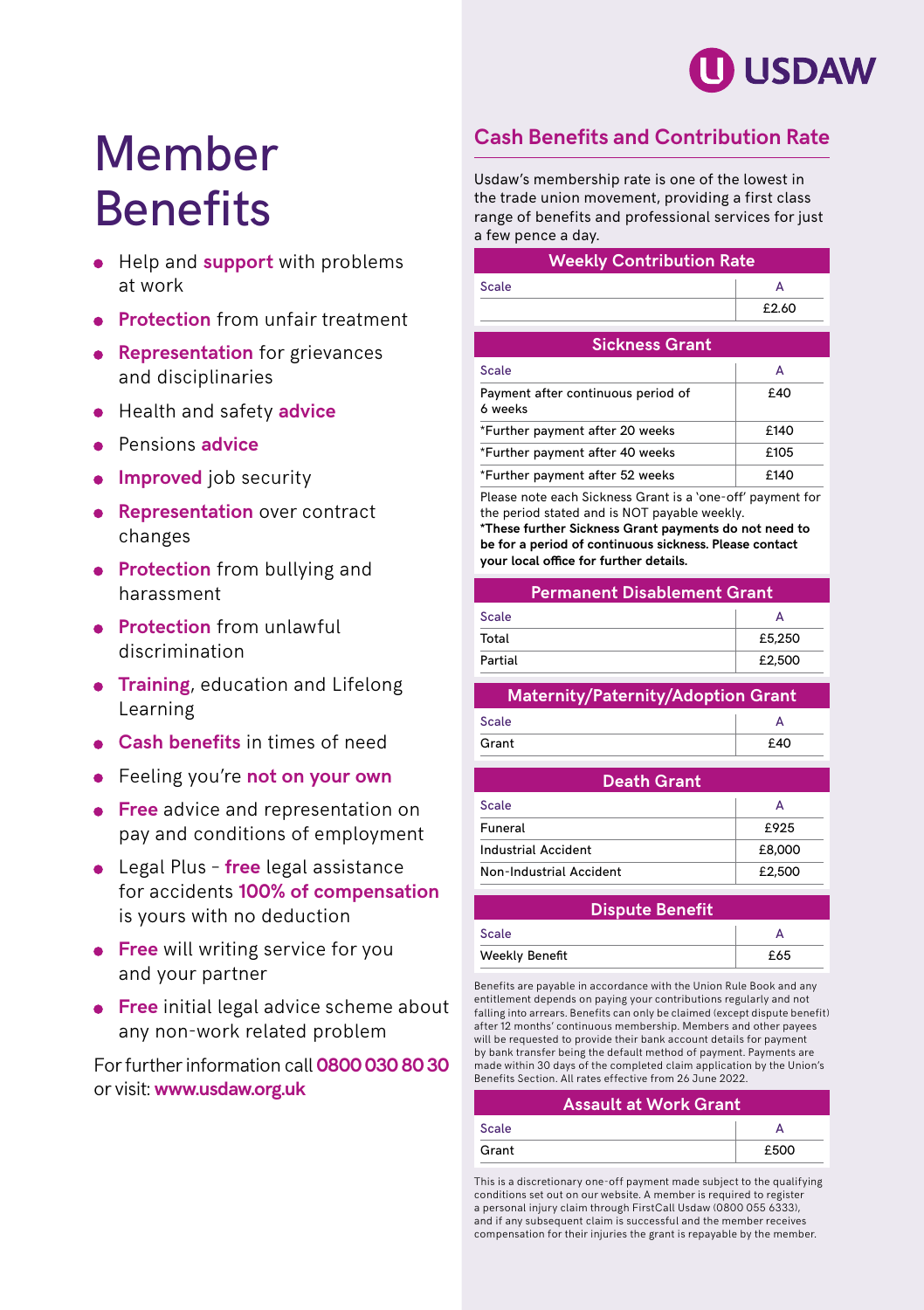

## Good Reasons to Join Usdaw

#### **Better Pay**

Usdaw helps people at work by negotiating better pay and conditions. Every year Usdaw negotiates improvements to pay for hundreds of thousands of members.

#### **Safer Workplace**

Workplaces with unions have far fewer accidents. With 4,000 Health and Safety Reps, Usdaw makes sure that your safety at work is taken seriously.

#### **Better Conditions**

Usdaw works to get Union members better holiday entitlement, good pension provision and improved arrangements for time off work. By negotiating with employers, Usdaw is able to make your life at work better. Negotiations aren't just about pay as we aim to improve the other things that matter at work, such as holidays, pensions, shifts, etc.

#### **Advice and Support**

10,000 Usdaw workplace reps advise and support you at work and are backed up by highly trained Usdaw Officials. Specialists in the fields of pensions, health and safety, education, management, wages and employment law are all on hand to help.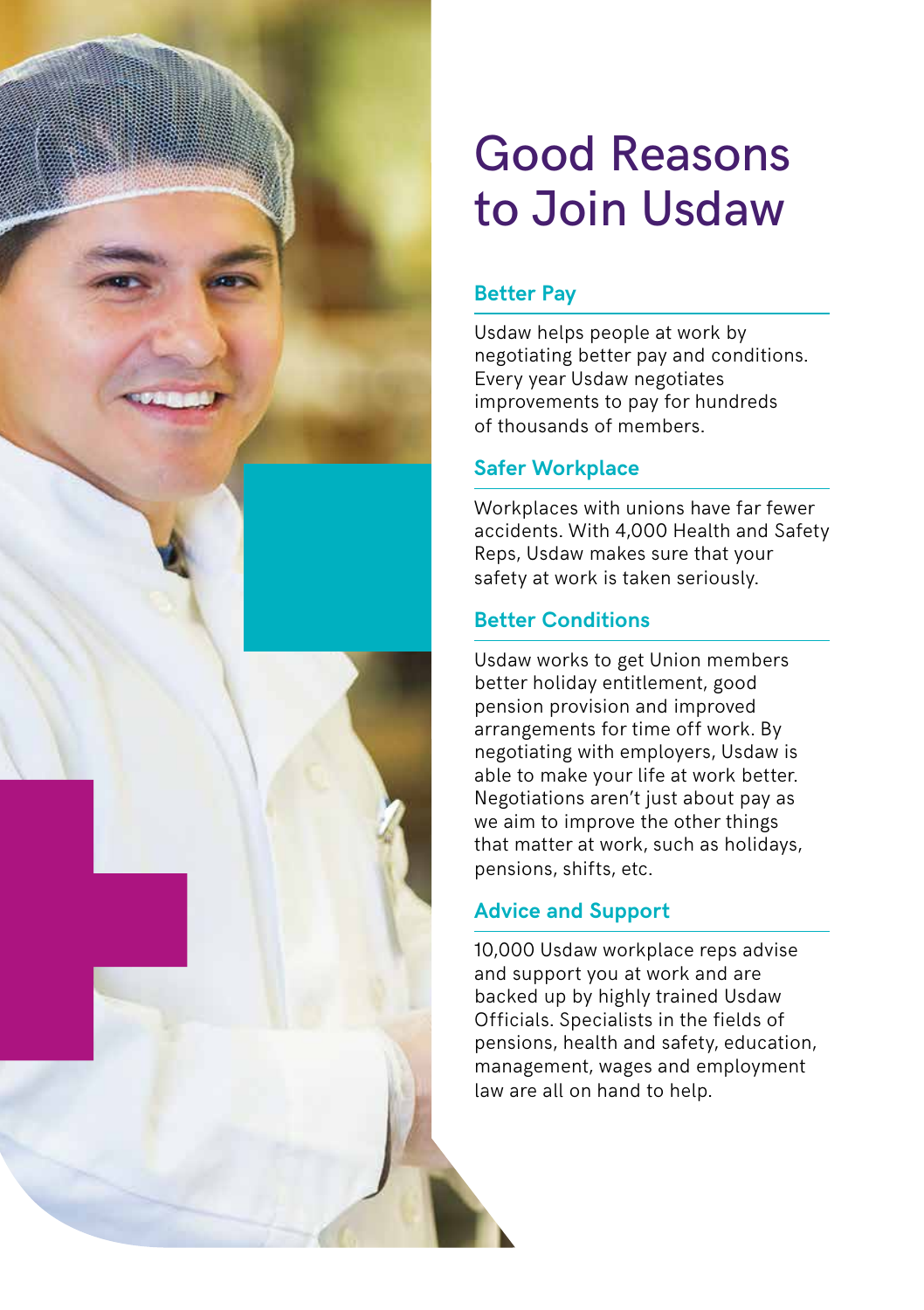

### **ID USDAW**

#### **Your Voice**

With over 10,000 workplace reps, Usdaw gives you a strong voice at work. Without a union you are less likely to have a say in your terms and conditions and how your employer operates.

#### *Opt in to the Political Fund*

Usdaw's Political Fund supports the Union's campaigns and helps to fund the lobbying of politicians on issues that matter to Usdaw members. Opt in to the Political Fund on the membership form to support our campaign work that gives our members a voice.

#### **Fairness at Work**

Union workplaces are fairer workplaces and are much more likely to have family-friendly policies. By negotiating with employers, unions are able to secure better deals for members on issues such as career opportunities, flexible working arrangements and general support for family responsibilities. In short, unions help you achieve a work-life balance without being penalised for it.

#### **More Job Security**

Usdaw works to protect jobs and deliver job security for members. Without a union you are on your own if faced with change at work or redundancy.

#### **Protection at Work**

By ensuring that Union members have strong and effective representation, Usdaw is able to protect people at work and help resolve issues before they become major problems. Usdaw ensures that members are aware of their rights in the workplace.

#### **Legal and Accident Cover**

Usdaw's legal service wins millions in compensation each year for members and their families. As an Usdaw member, the legal service is entirely free – you don't pay a penny. No one plans to have an accident but if you do, Usdaw will help you with your claim for compensation for any accident, anywhere and if you win your case you keep 100% of the compensation. Usdaw will also provide you with free legal advice on any issue.

#### **Member Offers and Discounts**

Usdaw works with all of its affinity partners to get you and your family the best deals available on everything from theme parks, to home, car and travel insurance, to great discounts on holidays and cars. Could Usdaw membership save you money? For more information visit: **www.usdaw.org.uk/offers**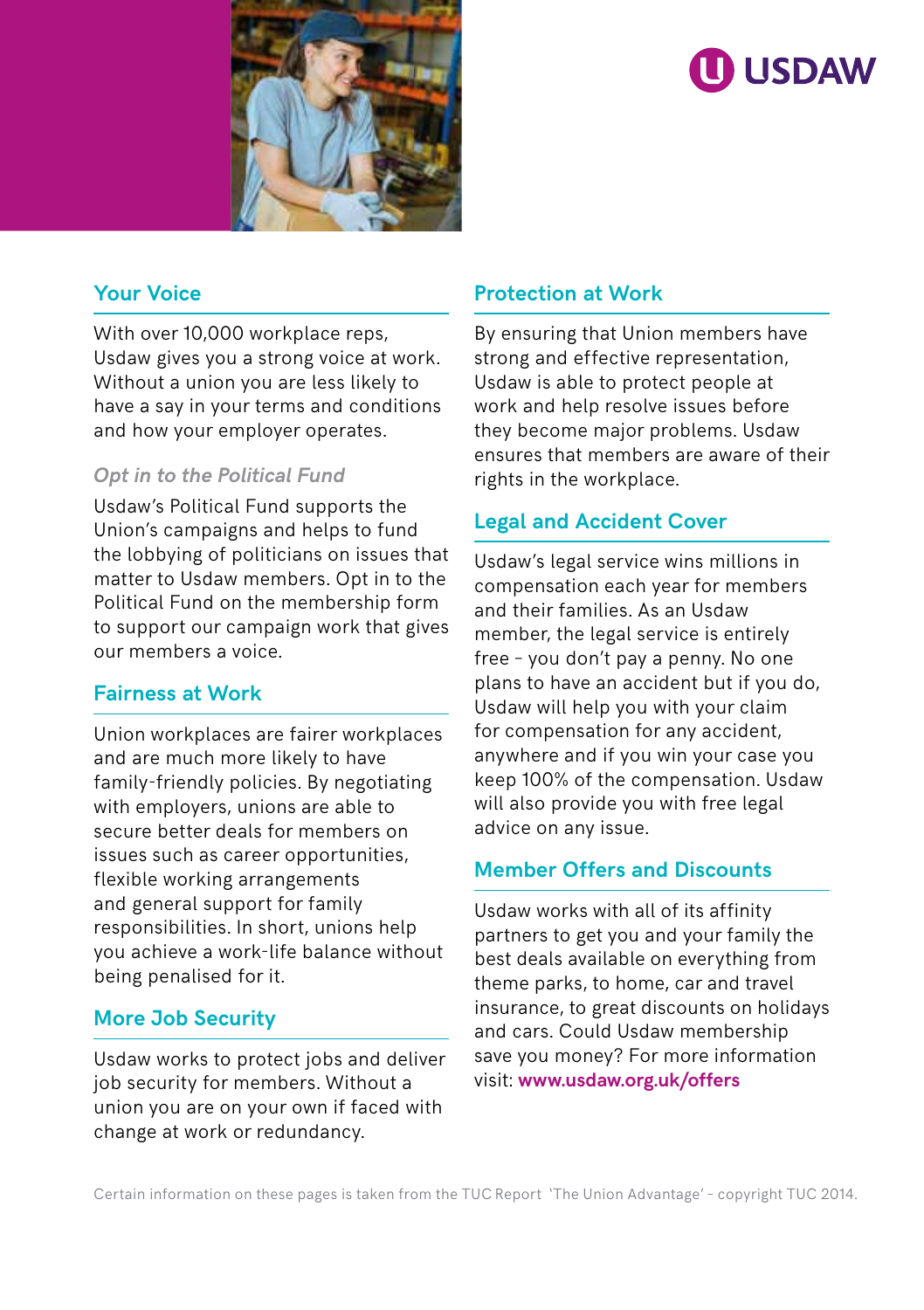### Free Legal Services from the Day You Join

### Usdaw gives you real value for money – providing a legal service which is completely free.

Usdaw has its own Legal Department with qualified professionals working for you, backed up by a nationwide network of solicitors. With private solicitors charging over £100 per hour for their services and personal injury solicitors on the high street typically taking 25% of your compensation, you simply can't afford to be without the Union. Usdaw is your best insurance policy at work – over the years we have won tens of millions of pounds in compensation for our members.

#### **For You, the Member**

- Legal assistance for any accident, anywhere in the UK, and now for accidents/injuries outside of the UK whilst on a package holiday.†
- Legal assistance in all employment matters.\*
- Free will writing service for you and for your partner.
- Conveyancing special terms for Usdaw members.
- Probate special terms for Usdaw members and partners.
- Free initial advice from a Union solicitor on any matter not related to work with special terms for followup work.

#### **For Those Living with You in Your Family**

- **Members' children, under the age of** 18, are fully covered for any accident, anywhere in the UK and now also for accidents/injuries outside of the UK whilst on a package holiday.†
- **•** Full legal assistance for road traffic accidents.
- **•** Free solicitor advice for any other accident and special follow-up terms.
- **•** Free initial solicitor advice for any non-work related legal matter and special follow-up terms.
- **•** Free will writing service for partners.
- Conveyancing and probate families benefit from members' special terms.

†Package holiday claims means accidents, injuries or other personal injury claims covered under the Package Holidays and Package Tours Regulations 1992.

\*Legal assistance in employment matters when we think you have reasonable prospects of success.

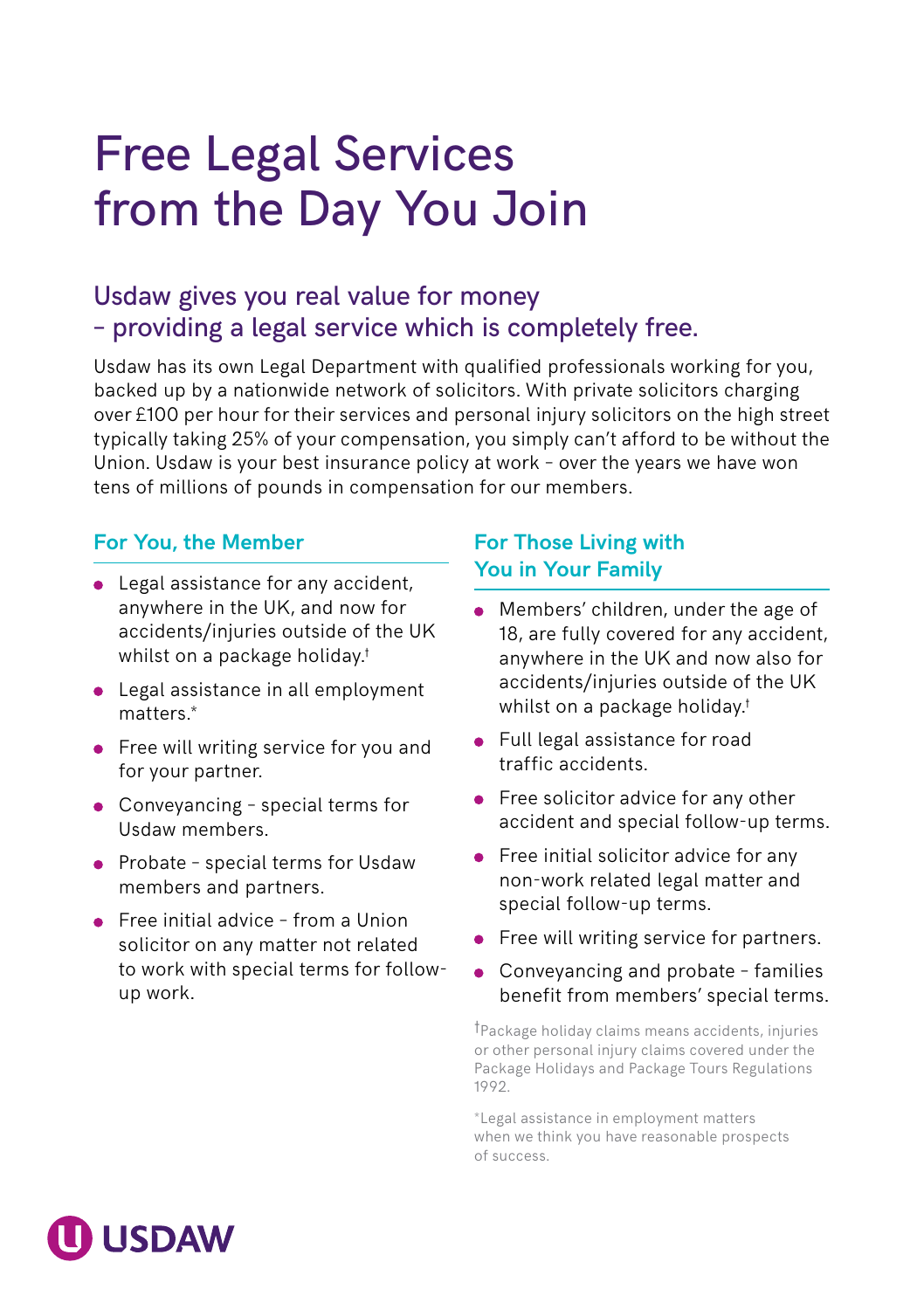

#### **Good Reasons for Turning to Our Legal Service**

- FirstCall Usdaw **0800 055 6333** the free Accident Claim Line.
- A free legal service from the day you join Usdaw.
- $\bullet$  If you win, you keep all your compensation. Neither Usdaw nor the solicitors take a cut of your damages, unlike high street solicitors who typically deduct 25% from your compensation.
- No hidden payments in accident cases. So-called No Win, No Fee cases can involve charges for insurance premiums or experts' fees.
- **Expert advice from lawyers** committed to Usdaw who specialise in personal injury cases.
- The Union's legal service works for our members and not for profit – it puts people first.

The Legal Plus service is offered subject to the Rules of the Scheme. A member must be fully paid up at the time of the problem and remain so. Legal assistance will not be granted to a family member if they should have been in Usdaw themselves. Legal assistance cannot be granted to bring proceedings against the Union.

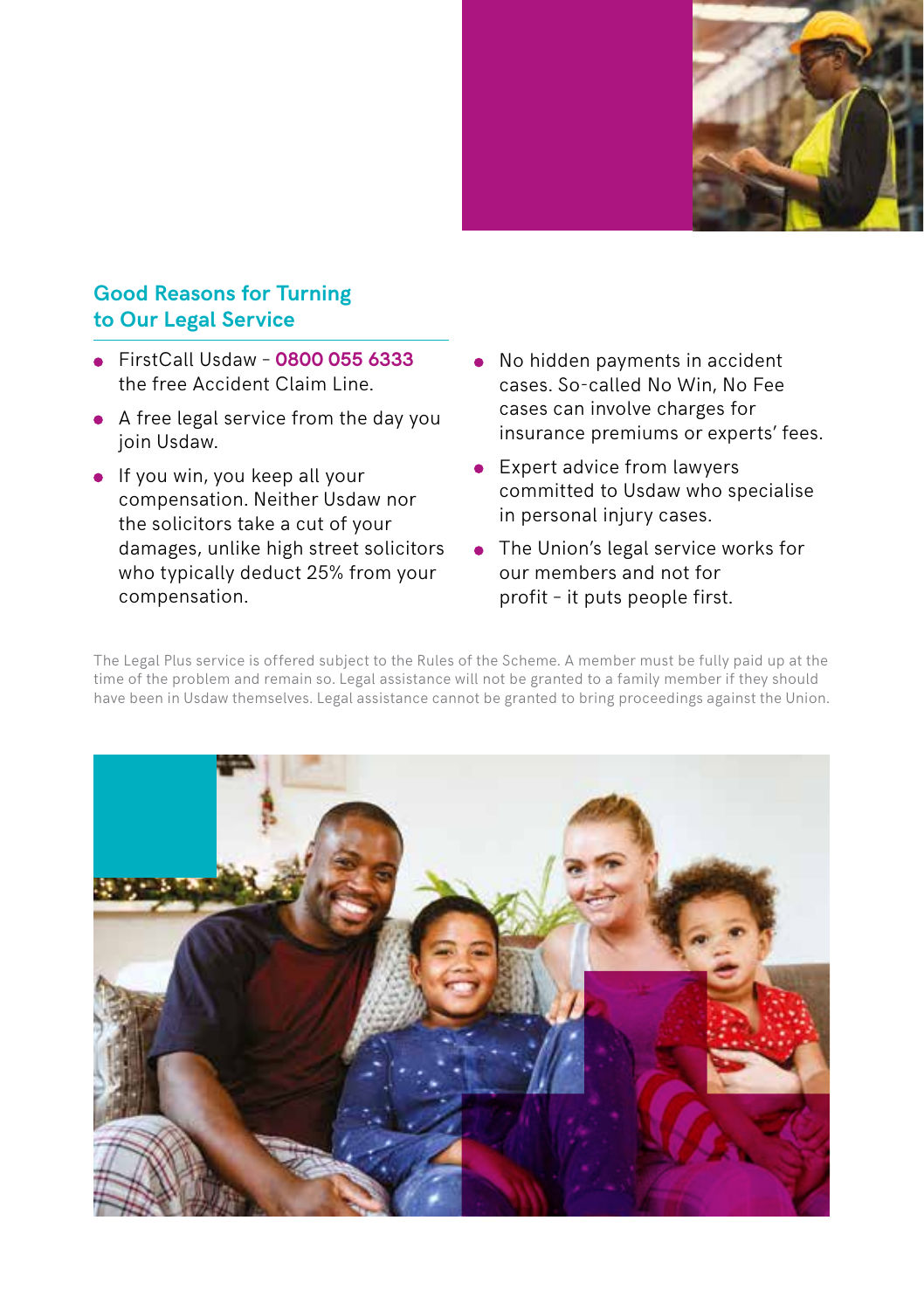

 $\overline{\mathbf{z}}$ 

**MOISTEN HERE**

**MOISTEN HERE** 



**MOISTEN MOISTEN HERE** 

### Instruction to your Bank or Building Society to pay by Direct Debit.

Please complete and return with the completed membership form to Usdaw. Just write **FREEPOST USDAW** on the envelope and put it in the post.

| Name and full postal address of your Bank or Building Society                                                                                                                                                                  | Service User Number                                                                                                                                                                                                                                                                                                                |
|--------------------------------------------------------------------------------------------------------------------------------------------------------------------------------------------------------------------------------|------------------------------------------------------------------------------------------------------------------------------------------------------------------------------------------------------------------------------------------------------------------------------------------------------------------------------------|
| To: The Manager                                                                                                                                                                                                                | $\overline{7}$<br>9<br>$\Omega$<br>$\Omega$<br>4<br>$\overline{4}$                                                                                                                                                                                                                                                                 |
|                                                                                                                                                                                                                                | <b>Reference Number</b>                                                                                                                                                                                                                                                                                                            |
| Address and the contract of the contract of the contract of the contract of the contract of the contract of the contract of the contract of the contract of the contract of the contract of the contract of the contract of th |                                                                                                                                                                                                                                                                                                                                    |
| Postcode                                                                                                                                                                                                                       | For U S D A W Official Use Only (This is not part of the instruction to your bank or building society)                                                                                                                                                                                                                             |
| Name(s) of account holder(s)                                                                                                                                                                                                   | Branch No. 2008 - Experience and Security Annual Security Assembly and Security Assembly Assembly<br>Home Address and the contract of the contract of the contract of the contract of the contract of the contract of the contract of the contract of the contract of the contract of the contract of the contract of the contract |
| Bank/Building Society account number                                                                                                                                                                                           | Instruction to your Bank or Building Society. Please pay the U S D A W Direct Debits from                                                                                                                                                                                                                                          |
| Branch sort code                                                                                                                                                                                                               | the account detailed in this instruction subject to the safeguards assured by The Direct Debit<br>Guarantee. I understand that this instruction may remain with U S D A W and if so, details will<br>be passed electronically to my Bank/Building Society.                                                                         |
| Banks and Building Societies may not accept Direct Debit instructions for some types of account.                                                                                                                               | Date                                                                                                                                                                                                                                                                                                                               |
|                                                                                                                                                                                                                                |                                                                                                                                                                                                                                                                                                                                    |

| <b>MAGSU C</b>                                                                                           | envelope and put it in the post.<br>Please complete and return to Usdaw.<br>Just write FREEPOST USDAW on the                                                                                                                                                                                                                                                                                                                                                                                                                                                                                                                                                                                                                                                                                                                                                                                                                                        | FOR OFFICE USE ONLY<br><b>Branch No.</b>       |
|----------------------------------------------------------------------------------------------------------|-----------------------------------------------------------------------------------------------------------------------------------------------------------------------------------------------------------------------------------------------------------------------------------------------------------------------------------------------------------------------------------------------------------------------------------------------------------------------------------------------------------------------------------------------------------------------------------------------------------------------------------------------------------------------------------------------------------------------------------------------------------------------------------------------------------------------------------------------------------------------------------------------------------------------------------------------------|------------------------------------------------|
| with the member.                                                                                         | i spply to join Usdaw. As a member of Usdaw Lundertake to abide by the Rules and regulations of the Union and to pay contributions regularly.<br>The home address I give is the address that Usdaw will use for balloding purpose                                                                                                                                                                                                                                                                                                                                                                                                                                                                                                                                                                                                                                                                                                                   |                                                |
| Use BLOCK LETTERS and complete this form as fully as possible<br>Have you been a member of Usdaw before? | žes.                                                                                                                                                                                                                                                                                                                                                                                                                                                                                                                                                                                                                                                                                                                                                                                                                                                                                                                                                | 중                                              |
| š<br>Please tick the appropriate box<br>Miss.<br>š                                                       | ş<br>χğ<br>Other                                                                                                                                                                                                                                                                                                                                                                                                                                                                                                                                                                                                                                                                                                                                                                                                                                                                                                                                    | Fernale<br>Mate                                |
| Forename<br>Surriame                                                                                     |                                                                                                                                                                                                                                                                                                                                                                                                                                                                                                                                                                                                                                                                                                                                                                                                                                                                                                                                                     |                                                |
| Email                                                                                                    |                                                                                                                                                                                                                                                                                                                                                                                                                                                                                                                                                                                                                                                                                                                                                                                                                                                                                                                                                     |                                                |
| Full Postal Address                                                                                      |                                                                                                                                                                                                                                                                                                                                                                                                                                                                                                                                                                                                                                                                                                                                                                                                                                                                                                                                                     |                                                |
|                                                                                                          |                                                                                                                                                                                                                                                                                                                                                                                                                                                                                                                                                                                                                                                                                                                                                                                                                                                                                                                                                     | Postcode                                       |
| Tel. No. Tinc. STD)                                                                                      | Mobile No.                                                                                                                                                                                                                                                                                                                                                                                                                                                                                                                                                                                                                                                                                                                                                                                                                                                                                                                                          |                                                |
| Date of Birth                                                                                            | なの                                                                                                                                                                                                                                                                                                                                                                                                                                                                                                                                                                                                                                                                                                                                                                                                                                                                                                                                                  |                                                |
| Company Name                                                                                             | Occupation                                                                                                                                                                                                                                                                                                                                                                                                                                                                                                                                                                                                                                                                                                                                                                                                                                                                                                                                          |                                                |
| Workplace Address                                                                                        |                                                                                                                                                                                                                                                                                                                                                                                                                                                                                                                                                                                                                                                                                                                                                                                                                                                                                                                                                     |                                                |
| Location No                                                                                              | Employee No.                                                                                                                                                                                                                                                                                                                                                                                                                                                                                                                                                                                                                                                                                                                                                                                                                                                                                                                                        | Postcode                                       |
|                                                                                                          | contribute shall not, by that reason, be excluded from any benefits of the Union or be placed in any respect either directly or indirectly under a<br>disability or at a disadvantage as compared with other members of the Union<br>as appropriate. the Trade Union and Labour Relations (Northern Ireland) Order 1995 by this 4pt 1995 by this opt-in notice. A member who chooses not to<br>fund for the furtherance of the Union's political objects under the Trade Union and Labour Relations (Consolidation) Act 1992 (as arenoted) or,<br>Opt÷in Notice II agree to contribute to the Union's political fund at the rate set out from time to time in the Ruck and I. Optical Access of the Constitution of the Constitution of the Constitution of the Constitution of                                                                                                                                                                     |                                                |
| register of the names and proper addresses of its members<br>For Members Paying by Payroll               | their representatives, shall notify the Union of any future changes in my home address and email to enable the Union to maintain a<br>my information with Usdaw in order to process and maintain my Union membership and where appropriate that my employers, or<br>representatives in order to process my deduction contributions. I also authorise my employers, or their representatives, to share<br>arrears which may accrue during my employment. I consent to the Union sharing my personal data with my employers, or their<br>of contributions payable by me under the Union's Rules, as amended from time to time, I also authorise the deduction of any<br>l hereby authorise my employers for the time being, or their representatives, to deduct from my salary or wages the amount                                                                                                                                                    |                                                |
| Privacy Notice                                                                                           | right to request access to your personal data, and its rectification, erasure, restriction on processing, and portability. You have<br>Data Protection Officer may be contacted at Usdaw, Voyager Building, 2 Furness Quay, Salford Quays, Manchester M50 3XZ<br>the right to withdraw consent for sharing of your personal data and to complain to the Information Commissioner. Usdaw and its<br>We will store your personal data only for the period necessary under law to enable us to fulfil our lagal obligations. You have the<br>statute or contract. This involves processing of personal and sensitive personal data under the current data protection legislation<br>services and benefits in accordance with the Union's Objects stated in the Rule Book and to perform its obligations to you under<br>As a member of the Union, Disdaw will process your personal data as part of its legitimate activities in providing trade union |                                                |
| Signature<br>Member's                                                                                    | Date                                                                                                                                                                                                                                                                                                                                                                                                                                                                                                                                                                                                                                                                                                                                                                                                                                                                                                                                                |                                                |
| Recruiter's Name                                                                                         |                                                                                                                                                                                                                                                                                                                                                                                                                                                                                                                                                                                                                                                                                                                                                                                                                                                                                                                                                     | Recruiter's Membership No.<br><b>2002 APPC</b> |
|                                                                                                          |                                                                                                                                                                                                                                                                                                                                                                                                                                                                                                                                                                                                                                                                                                                                                                                                                                                                                                                                                     |                                                |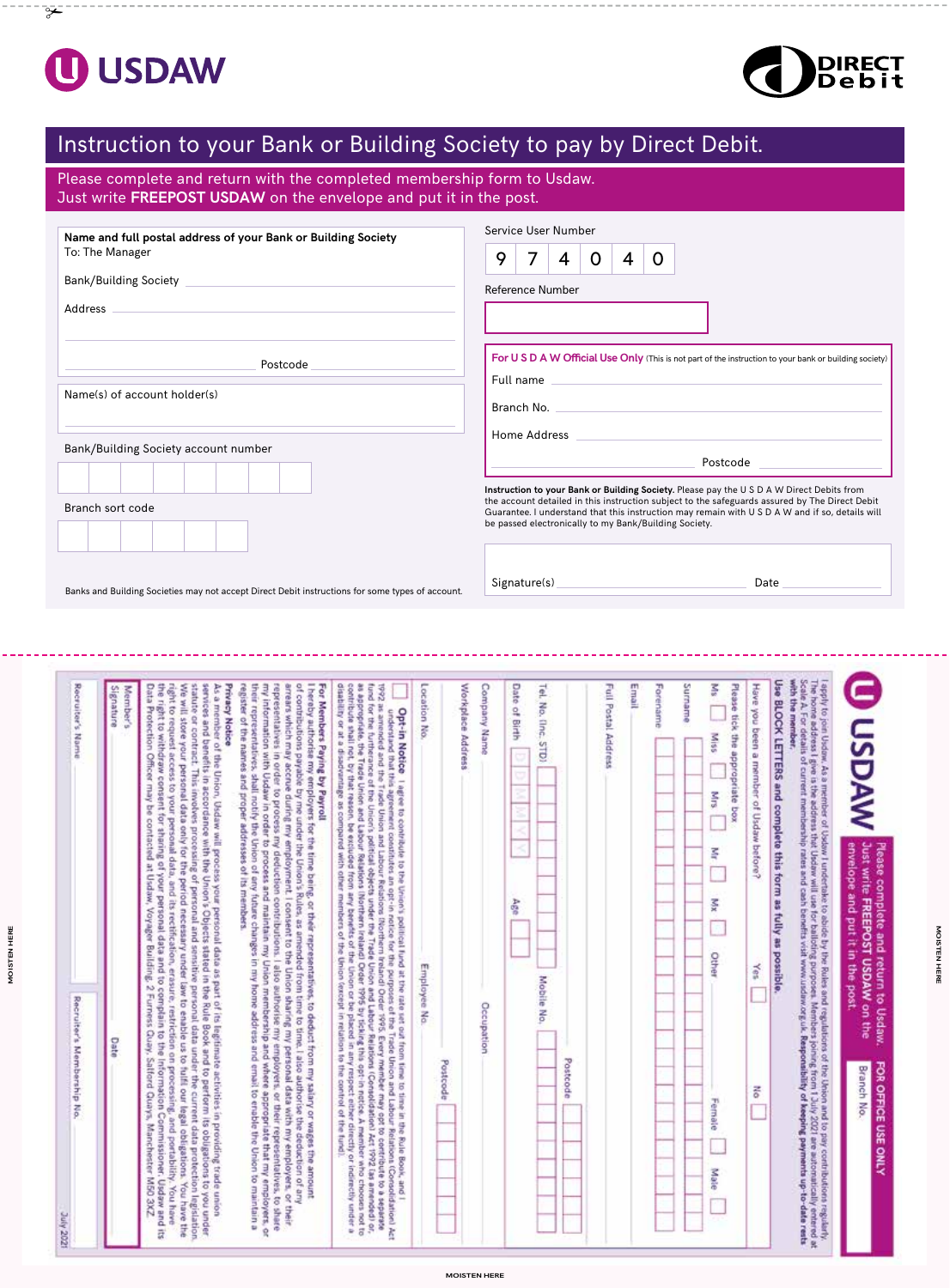

TFDTDFFDTDTFTADFDTDADTFFDDTTDDDAAFFT

Freepost Plus RUCJ–JAXR–ZGBA Usdaw Head Office Voyager Building 2 Furness Quay SALFORD M50 3XZ





### **Join Usdaw Today**